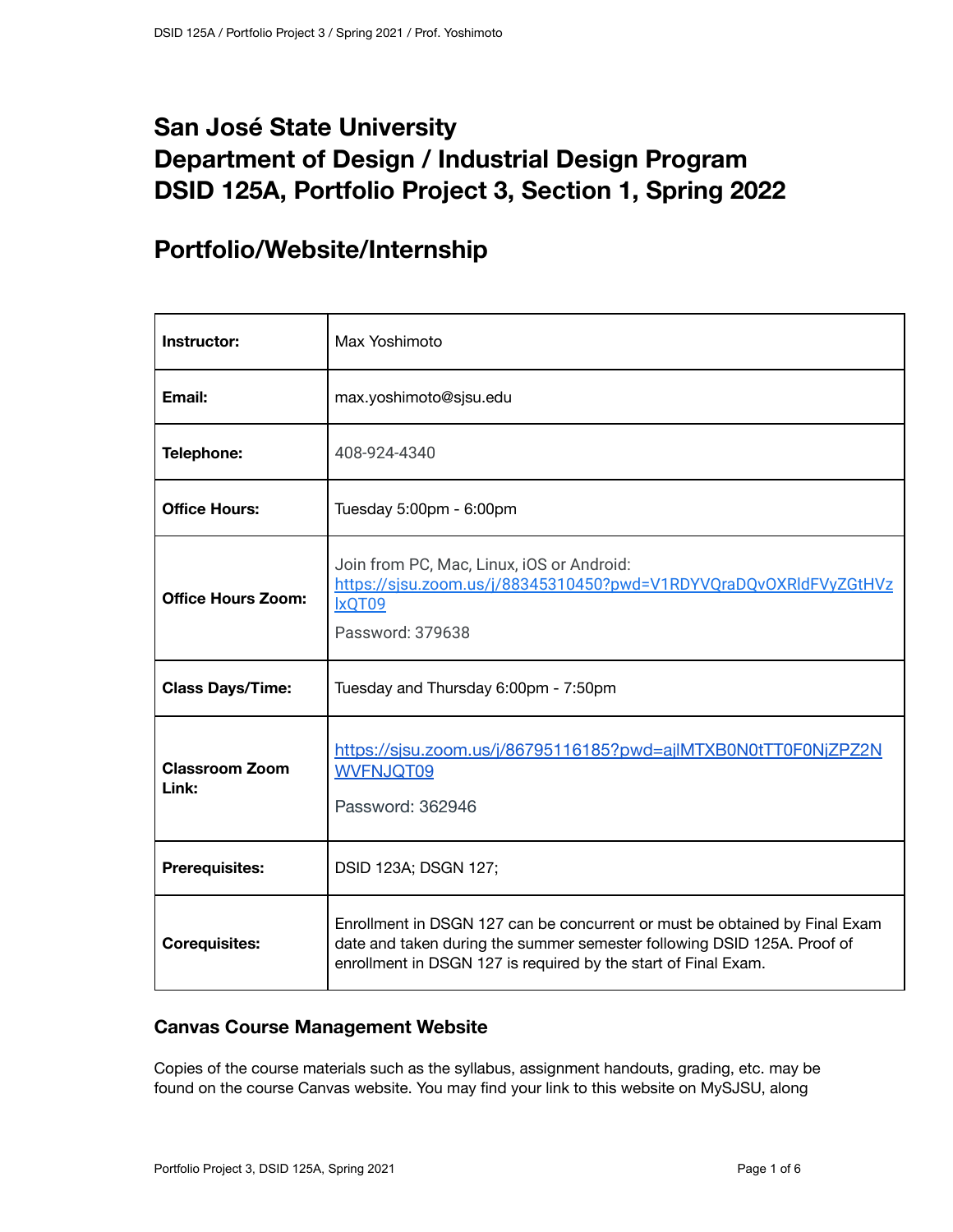with your login/password info. You are responsible for regularly checking with the messaging system in Canvas for course updates, assignments, etc.

### **Course Description**

This course builds on students' knowledge about the idea of "professionalism" and "individual portfolio representation" and what that means in the world of industrial design. We will explore professional expression and representation through storytelling and branding. Students will learn about what is expected of a professional designer, and students will be expected to develop a cohesive and compelling story in visual form that uses the work they have created in prior and concurrent design courses to communicate their point of view on design.

## **Course Goals and Student Learning Objectives**

Upon successful completion of this course, students will be able to:

(LO1) Compose a compelling, well-written and grammatically correct Professional Package including: resume, cover letter, business card, and portfolio website and PDF portfolio.

(LO2) Know what an employer is looking for in entry-level design positions.

(LO3) Apply the principles of grid, composition, balance, and unity to a portfolio of work.

(LO4) Construct a basic portfolio of work in an online/digital environment (Website and PDF). (LO5) Arrange and tell a story about their work in their portfolio in an advanced level of

craftsmanship in a way that represents a distinct and personal point-of-view.

(LO6) Combine the knowledge of how to best discuss their work in their portfolio, along with their design process and design philosophy.

(LO7) Compile, organize, edit, and produce a portfolio of their existing design project work from studio courses.

(LO8) Actively discuss, critique, and engage in professional reviews of their own and their peers' work.

#### **Required Texts/Readings**

#### **Required Readings:**

*Stand Out: Design a personal brand. Build a killer portfolio. Find a great design job.* (2016, Peachpit Press; ISBN-10: 0134134087 ISBN-13: 978-0134134086); by Anderson, Denise

*UC portfolio handbook guide: [https://issuu.com/wandmedia/docs/portfoliohandbook\\_ucid12](https://issuu.com/wandmedia/docs/portfoliohandbook_ucid12)*

#### **Recommended Readings:**

*Grid Systems. Principles of Organizing Type.* (2005, Princeton Architectural Press;. ISBN-10: 1568984650 ISBN-13: 978-1568984650) by Elam, Kimberly

The texts above will be supplemented by e-reserve readings on the course website and through links at given online resources.

#### **Equipment and Material Requirements**

#### **Recommended Software:**

Adobe Creative Suite: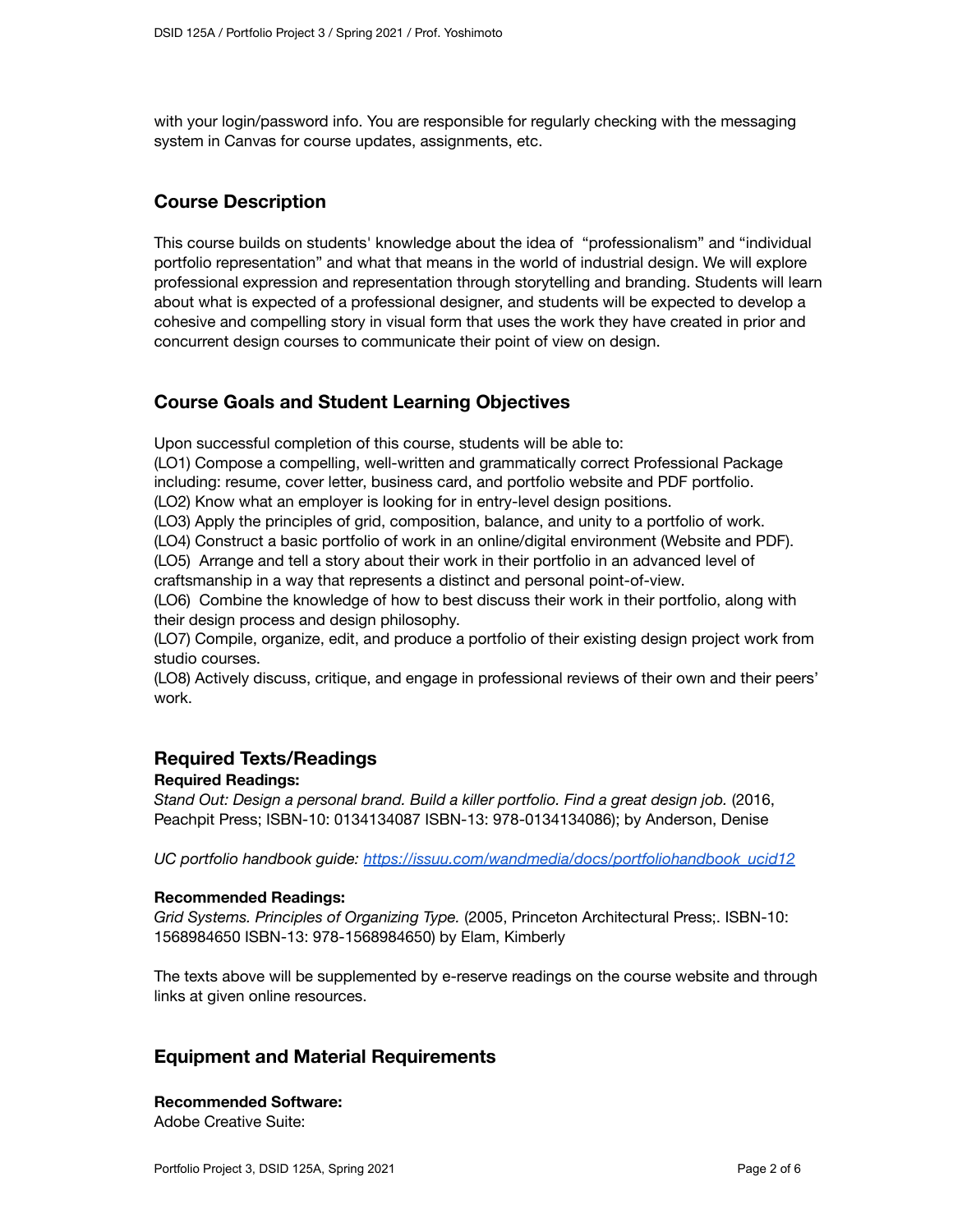*Illustrator, InDesign, Photoshop, etc…* (available through Information Technology Services at SJSU for free to all SJSU students participating in Design courses). Miro

#### **Hardware:**

Personal Laptop Pen, Pencil & Paper Personal Camera (or make arrangements with a photography student) **Printer** 

#### **Library Liaison:**

Design Department Librarian Scott, Gareth Phone: (408)-808-2094 Email: [gareth.scott@sjsu.edu](mailto:gareth.scott@sjsu.edu)

### **Classroom Protocol**

Students are expected to be on time to class. Students are to be respectful of the professor and their peers. Any disruptive activities in the classroom will result in the student being asked to leave the class. Arriving late to class without prior arrangement and approval from the professor is considered disruptive. If the student cannot be in the classroom by the start of class, please do not interrupt the class in session by entering the classroom. If a student encounters any problems that inhibit their ability to participate in the class, please provide as much advance notice as possible to the instructor so that he/she may respond and inform the student in a timely manner. Students are expected to leave the classroom in a clean condition at the end of each class meeting so that the next class has an organized, clean room waiting for them.

Inappropriate use of smartphones, laptops and video games is disruptive and inconsiderate to your classmates and instructors. Smartphone use should be limited to essential classroom activities. If you disrupt or withdraw from class activities due to your inability to silence these and similar devices it will count against the participation portion of your final grade. If personal issues (family, medical, etc) require you to leave your phone on, you may do so by making arrangements with the instructor in advance.

If you are having any difficulties that are affecting your successful completion of this class, you are encouraged to contact the instructor as soon as possible. Do not wait until the end of the semester to discuss any problems you are having in class or with your grades, as that is often too late to afford the appropriate support and enable success in the course.

All protocols above apply to Online meetings. Additionally, video cameras must be turned on during the entire class session.

#### **Missed or Late Homework:**

All work turned in late will receive an automatic 40% deduction in grading. If you have an excusable reason for turning in an assignment late or missing a class, please contact the professor as soon as possible before the class begins. The professor will work with you to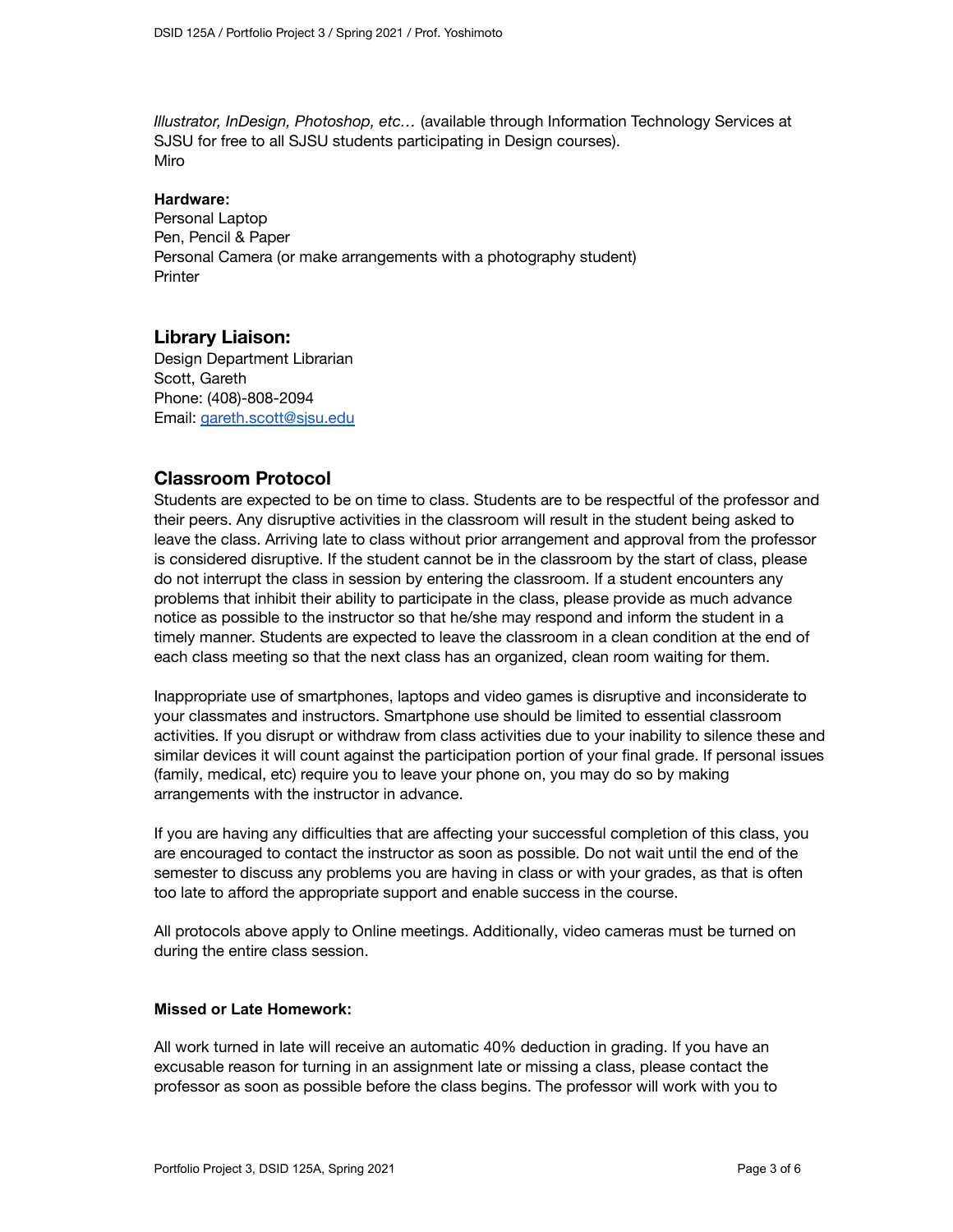develop an approved plan to turn in late work and still get full credit. Feedback on approved late work can be obtained during the professor's office hours.

#### **Assignments and Grading Policy**

#### **Assignments:**

Assignment details and due dates will be available on Canvas.

Students will be engaged in critiques and practice sessions during class meeting times and they will be assessed on engagement in those activities (LO6, LO8). Students will have homework assignments to do outside of class (up to 8 hours per week) that include reading, layout, design, and writing (LO3, LO4). Students will be required to turn in a mid-term portfolio of work done to date (LO1, LO2, LO5) and will be required to turn in a final portfolio of work as part of their final exam, or portfolio review (LO7), along with related digital uploads to Canvas.

#### **Determination of Grades**

This course is a credit (CR) / no credit (NC) course. CR grades are passing and grant credit for taking the course. NC grades do not grant credit for the course, but do not affect your GPA or academic standing. There are three general criteria that ultimately determine the grade in this class. They are (1) the coursework grade, anything below a "C" grade is an automatic NC grade; (2) the final exam, failing is an automatic NC grade; (3) the internship requirement, failure to fulfill this is an automatic NC grade.

#### **(1) Coursework Grading**

Anything less than a "C" grade for coursework will result in an automatic NC grade for the entire course. Coursework grading is weighted as follows:

| ASSIGNMENT GROUPINGS             | <b>WEIGHT</b> |
|----------------------------------|---------------|
| Participation*                   | 25%           |
| Professional Package Development | 30%           |
| Brand & Portfolio Development    | 45%           |
| Total                            | 100%          |

Grading will follow the standard SJSU A-F system:

 $A = 100\%$  to 95% A minus = 95% to 91% B plus =  $91\%$  to  $87\%$  $B = 87\%$  to 85% B minus = 85% to 81% C plus =  $81\%$  to  $77\%$  $C = 77\%$  to 75% C minus = 75% to 71%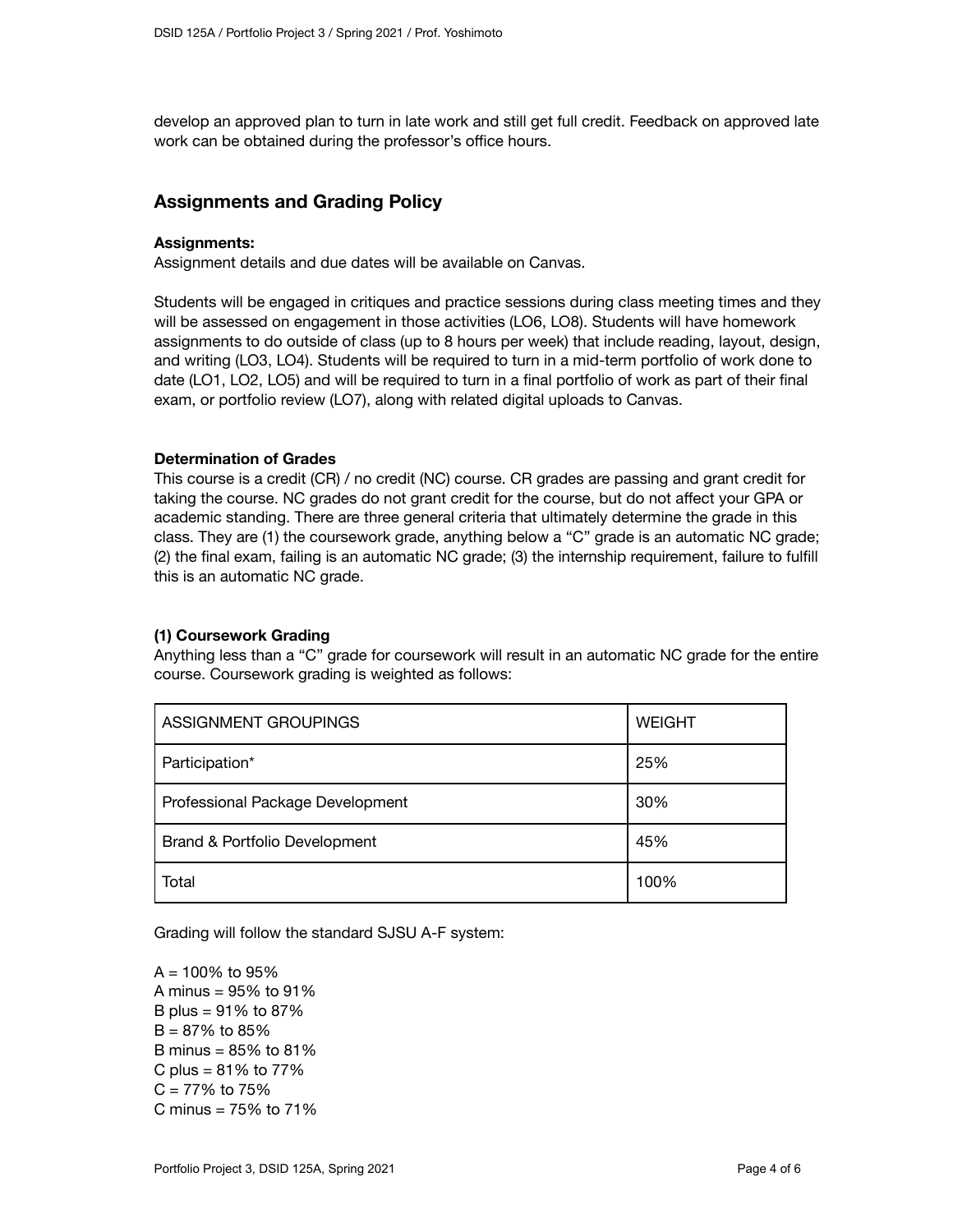D plus =  $71\%$  to  $67\%$  $D = 67\%$  to 65% D minus =  $65%$  to  $61%$  $F = 61\%$  to 0%

> \*Active participation in class activities is a significant factor in a student's success in the industrial design program at SJSU. Active learning facilitates mental growth, skill enhancement, creates a lifelong learner and improves the goals of becoming a good collaborator and designer.

#### **(2) Final Exam:**

The final exam for this course, also known as portfolio review, will be held at the end of the semester. During this exam your portfolio and Professional Package will be reviewed. Failure to participate in the final exam will result in an automatic NC grade for the entire course. The exam is graded as pass/fail. A failing grade will result in an automatic NC grade for the entire course.

#### **(3) Internship Requirement:**

Students are required to have completed or enrolled in DSGN127 before the beginning of the final exam. Proof of DSGN127 completion or enrollment is required at the final exam. Proof of completion of DSGN127 can be shown by providing (1) an unofficial transcript for the semester the class was taken and (2) a copy of a completed and signed DSGN 127 Internship [Performance](https://www.sjsu.edu/design/docs/tab_forms/undergrad_forms/internships/dsgn127_internship_performance_evaluation_v.pdf) [Evaluation](https://www.sjsu.edu/design/docs/tab_forms/undergrad_forms/internships/dsgn127_internship_performance_evaluation_v.pdf). Proof of enrollment in DSGN127 can be shown by providing (1) a copy of a completed and signed DSGN 127 Design Program Internship [Application](https://www.sjsu.edu/design/docs/tab_forms/undergrad_forms/internships/dsgn127_internship_application_F19.pdf), and (2) a copy of your summer course schedule showing enrollment in DSGN127. Failure to complete or enroll in DSGN127 will result in an automatic NC grade for the entire course.

## **University Policies**

Per University Policy S16-9 (http://www.sjsu.edu/senate/docs/S16-9.pdf), relevant information to all courses, such as academic integrity, accommodations, dropping and adding, consent for recording of class, etc. is available on Office of Graduate and Undergraduate Programs' [Syllabus](http://www.sjsu.edu/gup/syllabusinfo/) [Information](http://www.sjsu.edu/gup/syllabusinfo/) web page at [http://www.sjsu.edu/gup/syllabusinfo/.](http://www.sjsu.edu/gup/syllabusinfo/)